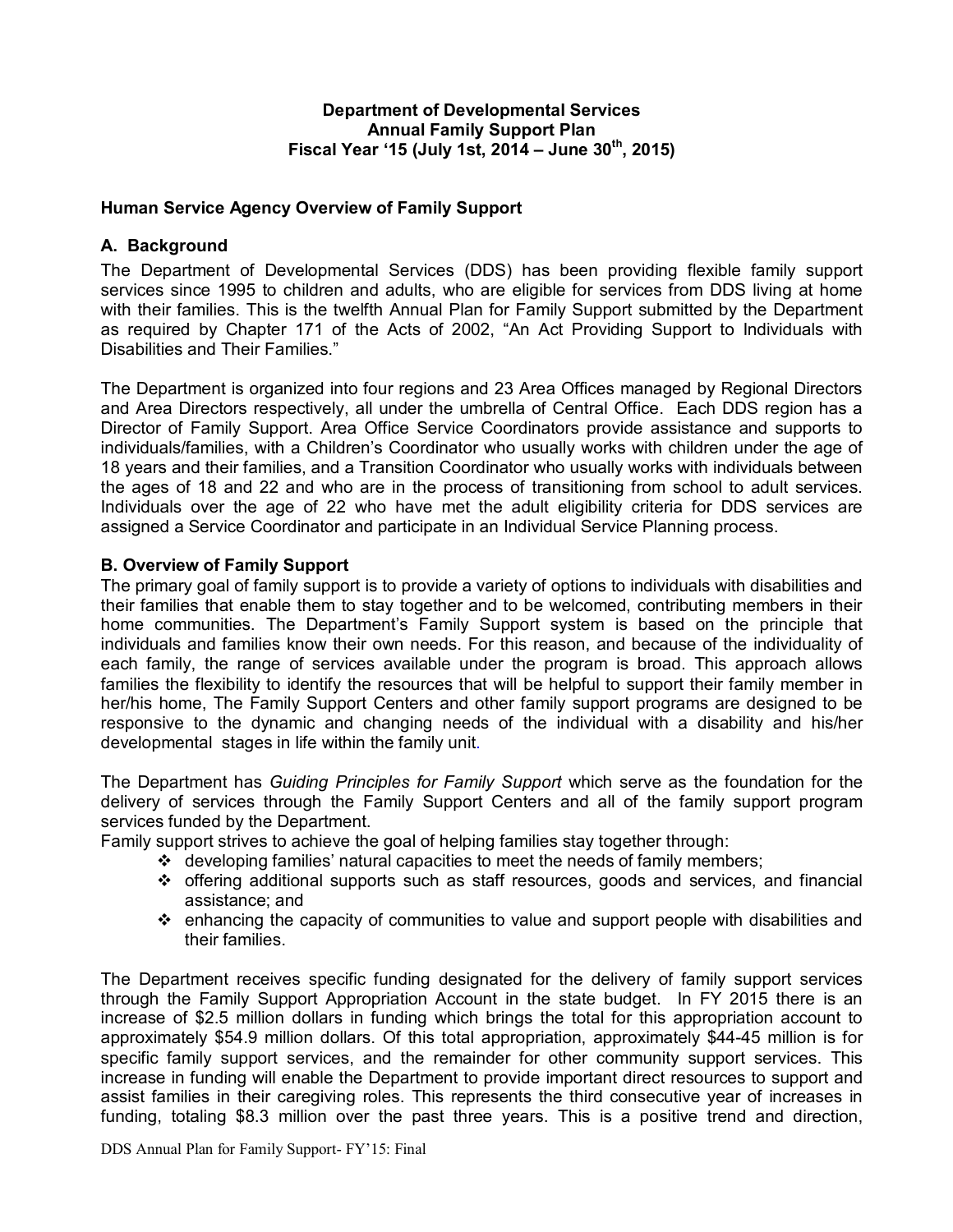following a decrease in funding of \$10 million dollars that occurred in FY 2010 as a result of state budget difficulties due to the national recession. The array of family support services provided with this funding is described in more detail in Section III, Family Support Resources and Funding.

## C. Process for obtaining substantial input from families on current family support services

The Department uses both formal and informal approaches to seek input from individuals with intellectual disabilities and their families in order to help assess the Department's current system of family support services, and to obtain input on policy development and future directions.

Several years ago the Department initiated strategic planning activities to develop a renewed emphasis on the importance of supporting families caring for a family member at home due to the recognition that we are at an important juncture: there are more and more children and adults with intellectual and developmental disabilities living at home with their families resulting in a greater demand for family support services. Multiple approaches have been used to seek input and information from families and other stakeholders to help set the course for the future of Family Support Services.

In 2011 a report "In Their Own Words: The Need for Family Support Services" was developed based on input from more than 1300 families and was a 'call to action' to help families meet the demands of caregiving across the lifespan. The important supports needed by caregivers and the benefits and cost-effectiveness of family support were identified. Currently there are more than 20,000 families in Massachusetts caring for a child or adult family member at home. As documented in the 2011 report, Family Support is 75% to 80% less expensive than serving an individual in an out-of-home placement.

To address several key need areas and goals identified in this plan, workgroups comprised of Family Support Council members, family members, family support providers, and DDS staff were established to explore the six key areas of focus identified and to propose recommendations and short and long-term action steps for implementation.

In April 2013, "Moving Forward in Enhancing Supports for Families: An Action Plan for Family Support" was completed and over the past years several new initiatives have been implemented and other action steps and goals are underway and in development. Some of these outcomes and accomplishments will be highlighted in other sections of this report.

The six areas of focus encompass:

- 1) Improving communication about the Chapter 688 process and transition planning;
- 2) Expanding social activities and connections in the community, including opportunities to form relationships that may lead to friendships;
- 3) Providing resources for families regarding planning for their family member's future across the lifespan;
- 4) Developing a sufficient cadre of qualified staff to provide supports to families and mechanisms for identifying staff, such as an on-line directory;
- 5) Developing a comprehensive approach to community education and building local partnerships; and
- 6) Expanding access to information, resources and supports for families and improving communication methods through technology.

As needed, workgroups will continue work on implementation of specific goals and action steps outlined in this Plan and periodic updates will be provided. Family members involvement and participation will continue to be central to this work.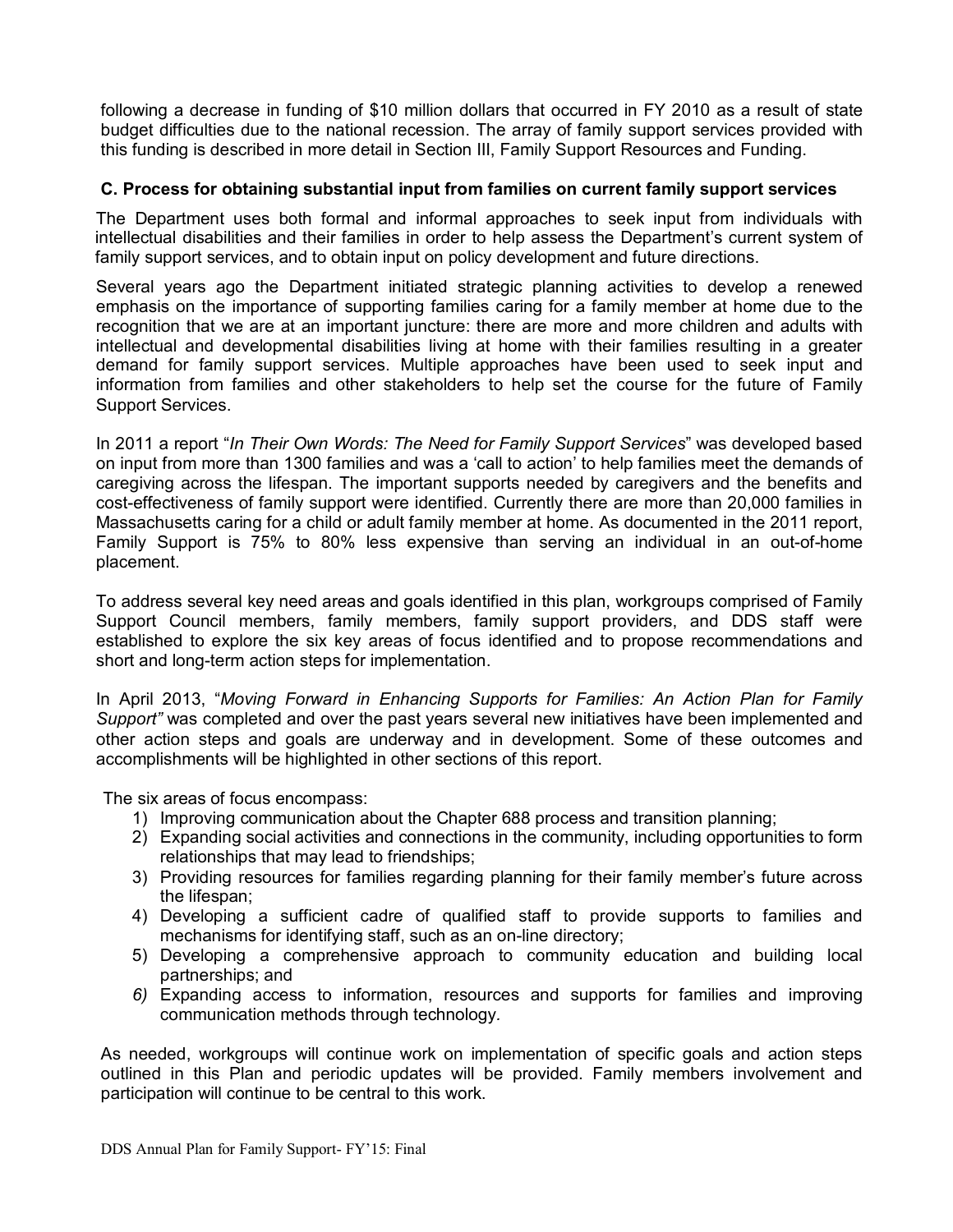A full copy of the plan "Moving Forward in Enhancing Supports for Families: An Action Plan for Family Support," and the report, "In Their Own Words: The Need for Family Support Services" are available on the DDS website at: www.mass.gov/dds.

Several of the ongoing and central ways the Department obtains feedback and input from families and other stakeholders are described below.

The Department's Statewide Family Support Council, comprised of 15 parents from across the state who have, or who previously had, children and adult family members with disabilities living at home with them, provides an important and ongoing vehicle to provide input and consultation to the Commissioner on family support services, practices, policies, and needs. Council members have been an integral part of the Family Support strategic planning process, have been active participants in the Workgroups described above, and will continue to have an important role in assisting the Department, along with other stakeholders, in the implementation of the specific recommendations and action steps designed to build a more comprehensive, coordinated and responsive system of supports.

There is regular information-sharing, discussion, and solicitation of input from the Department's Statewide Advisory Council (SAC) and the regional and area offices' Citizen Advisory Boards (CABs). These advisory groups play an important role in helping to inform and educate the public and other decision-makers about the needs of individuals and families and the importance of and benefits of the flexible services and supports that are provided.

The Commissioner and other Department leadership staff meet with other representatives of family and individual advocacy organizations to seek input and obtain feedback on services and future directions. This includes representation from the Arc of Massachusetts, Massachusetts Families Organizing for Change (MFOFC), Advocates for Autism in Massachusetts (AFAM), Massachusetts Advocates Standing Strong (MASS), Massachusetts Down Syndrome Congress, and the Developmental Disabilities Council. Monthly meetings are also held with the leadership of the Association of Developmental Disability Providers (ADDP). Additionally, leadership staff in the Department have been actively engaged with advocates and other state agency staff to work on plans and implementation of key recommendations in the Autism Commission Report that was released in March 2013.

## D. Focus Areas: Review of Activities and Accomplishments in FY 2014 and Proposed Initiatives for FY 2015.

The following section provides brief highlights of ongoing efforts as well as new activities the Department has undertaken this past year, and includes where relevant, initiatives for development in the upcoming fiscal year.

#### I. Family Empowerment

What is the agency currently doing to promote or enhance family input or direction in the development of agency policies and procedures, program development, and evaluation of services?

The Department seeks input from individuals and families about agency services and new directions both formally and informally through a variety of organized groups and mechanisms.

Family member participation and leadership has been central to the Department's strategic family support planning process and the development and ongoing implementation of the Action Plan for Family Support over the past several years. The Department has initiated a significant initiative related to Positive Behavioral Supports and family members and self-advocates were integral members of the Advisory Committee that helped explore and develop a framework for the implementation of Positive Behavioral Supports (PBS) throughout the DDS system. The key goal of PBS is an improved quality of life for all individuals and includes teaching positive, pro-social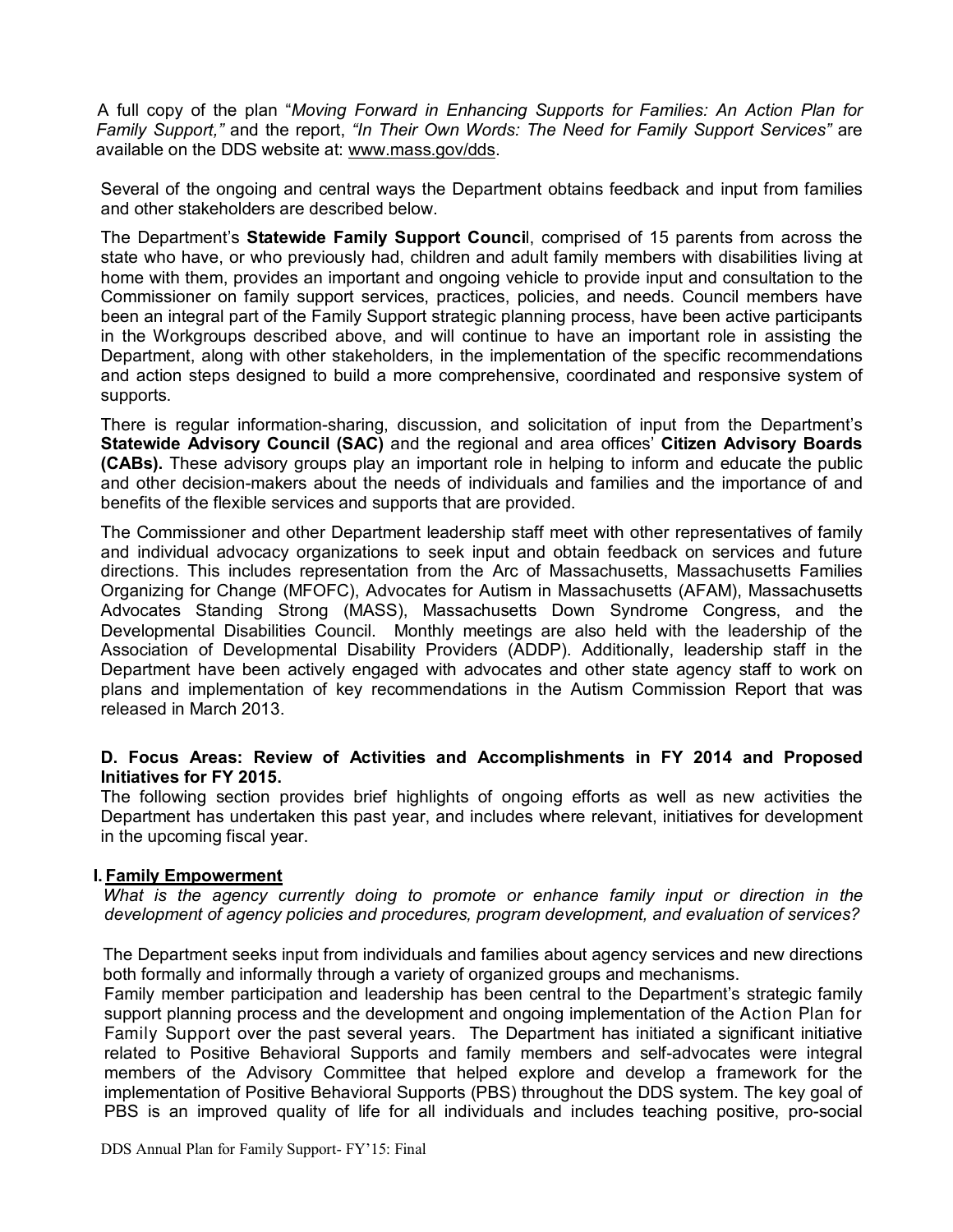alternative behavior(s) for individuals exhibiting challenging behaviors. An Informational bulletin and guidance for agencies implementing positive behavioral supports were issued in October 2013 and many training and professional development opportunities have been offered.

As noted previously, family support expansion funding in FY '14 was used for services that directly responded to the needs identified as most important by families, specifically for individual flexible funding allocations and to expand social and recreational opportunities in the community. Input was sought from the Family Support Council about funding priorities and the best ways to allocate the new funding in the FY '14 family support account. Throughout the year Department staff participate in various meetings about family support services with family members and staff for input on what is working well and to identify areas for further development.

Family members are integral participants in a Family Support Implementation Work Group that provides input on the services, processes, and reporting mechanisms that support implementation of the Family Support Centers and other Family Support programs to help ensure services are family driven and responsive. Individuals with disabilities and family members participate on the Department's Statewide Quality Council to assist in reviewing the evaluation data and information about the quality of services provided, and to identify areas for development as part of a continuous quality improvement process.

How will agencies change how they are currently doing business to make their agency and services more family-friendly and provide opportunities for families and individuals to have greater input and influence?

All of the Department's family support services are based on the principles that individuals and their families are recognized as primary decision makers about their lives and supports, and options need to be flexible to be responsive to the unique needs, strengths and cultural values of families.

 The Department's Home and Community Based Waiver Programs for adults provide enhanced opportunities for individual and family empowerment, through increased choice in service providers, choice of service delivery method, and portability of services. Information and education will continue to be offered through Service Coordinators and other approaches to help ensure individuals and families are aware of the options available and to support them to exercise their rights and choices when they are involved in service planning

 The Department offers individuals and families two different approaches to engage in selfdirection of services, the Agency With Choice model, or participant-directed services through use of the contracted Fiscal Management Service, Public Partnerships Limited (PPL). In FY '14, several programmatic changes were made to the Agency With Choice program, a coemployment model of service delivery, to foster increased utilization of this approach. Presentations on the successful experiences of individuals and families who engage in participant-directed services have been offered and will be made available to encourage use of self-directed service options. Ongoing education, support, and development of consumerfriendly informational materials will be provided.

#### II. Family Leadership

What training opportunities does the agency currently offer to families/individuals that would enhance their repertoire of skills?

The Department funds five regional Family Leadership programs designed to provide education, leadership training and mentoring for families of children and adults with disabilities. This training and mentoring is developed and provided by families who have a family member with a disability, an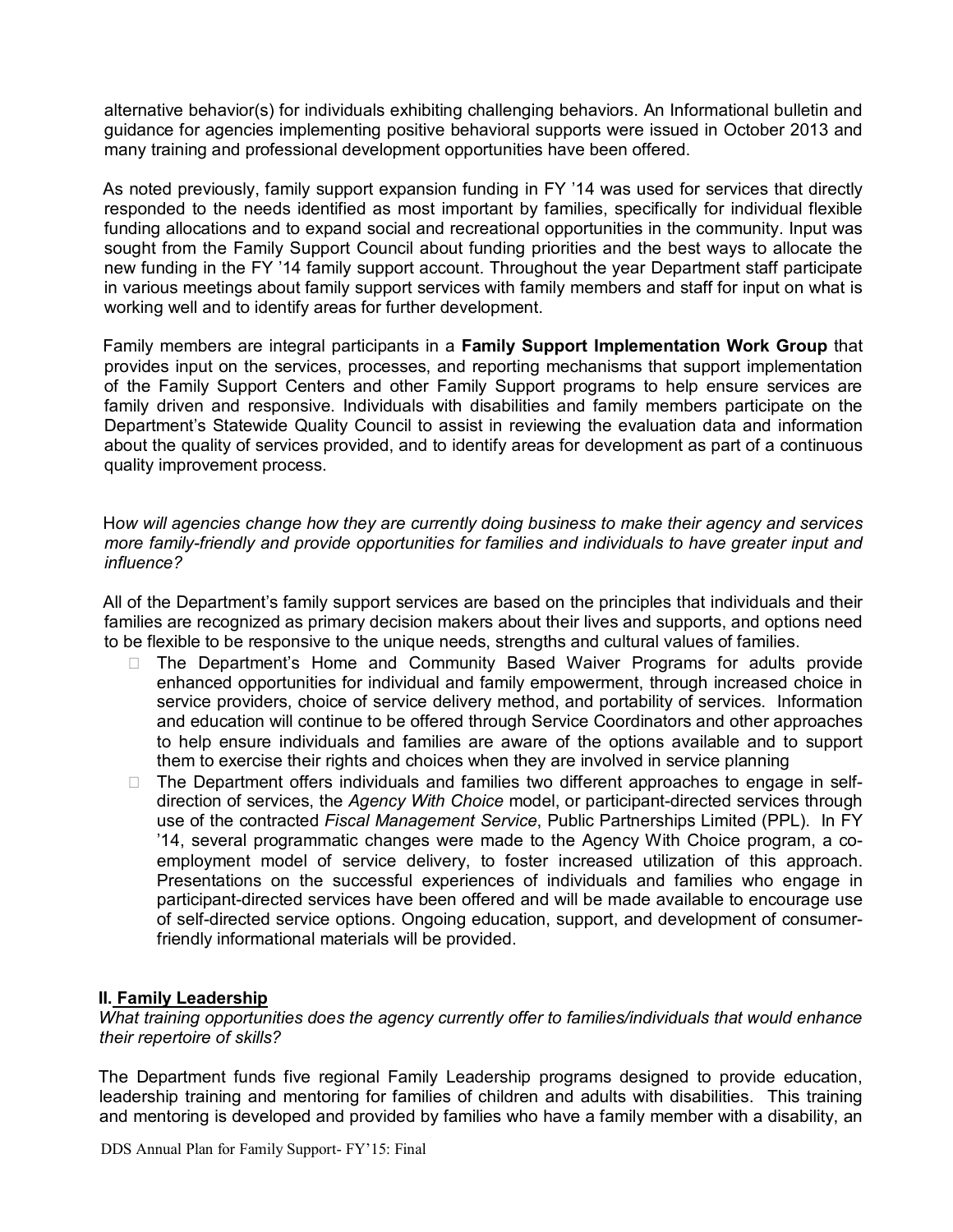important feature of these programs. One primary vehicle for family leadership development is the sponsorship of a Family Leadership Series, which occurs across 6-8 days over a several month period. This past year four regional Leadership Series were held providing leadership development to approximately 100 families. Graduates of this Series frequently move into new leadership roles in a variety of capacities. Additionally, each of the regional programs sponsored a training series called "A Full Life Ahead" that offers monthly seminars for families on topics related to transition planning, housing, futures planning, and friendships and had more than 500 participants across the state.

The Department's Family Support Centers and Autism Support Centers provide an array of educational events and trainings on relevant topics of interest to families of both children and adults, and are required to offer a minimum of six training events per year. Leadership development is also promoted through the Centers by facilitating parent networking and mentoring, sponsoring parent support groups and one-to-one parent connections, grandparent support groups, and sibling support opportunities.

#### What new ideas or proposals would the agency initiate to give families/individuals more opportunities to develop and/or exercise their leadership skills?

Families have opportunities to further develop and/or exercise their leadership skills as members of the Department's Statewide Advisory Council and twenty-three Citizen Advisory Boards, through participation in the DDS funded Family Leadership Projects, as well as through the Family Support and Autism Support Centers which are expected to actively engage families and seek their consultation to identify interests and needs in developing activities and the array of service options they will offer.

Individuals with intellectual disabilities and family members play an important role in making presentations as part of the Department's orientation and training for new staff which reaches both departmental and provider staff. Sharing information about their experiences, perspectives, and what is most supportive and helpful to them, provides both a positive learning experience for staff and a way for individual and families to expand their own repertoire of skills.

Peer Support and Family Training, two services available through the Department's Home and Community-Based Waiver Programs, provide interested and qualified individuals and families the opportunity to provide training and mentoring to others, as well as provide learning opportunities for self-advocates and families who want to enhance their own leadership skills.

#### III. Family Support Resources and Funding

What are the current resources/funding that the agency allocates to family support? What are ways that the agency provides flexible funding to families that allow them to customize their services?

DDS provides funding for **Family Support Centers** which are designed to establish a local community presence and act as a hub for offering a wide range of general family support services and activities to families of children and adults eligible for DDS services. Centers are expected to develop strong local affiliations and partnerships with other state and community agencies, to become experts in generic resources and services, and to work to maximize natural supports. Services provided include: information and referral, support groups, family trainings, parent networking and mentoring, facilitation of social/recreational events, among other activities. Centers also provide Service Navigation that includes comprehensive and individualized information, guidance, and support to families to address their needs, connect them to potential resources, assist with problem-solving and help them navigate the service system. Centers administer flexible funding/stipends to families who are prioritized to receive an individual allocation which can be used

DDS Annual Plan for Family Support- FY'15: Final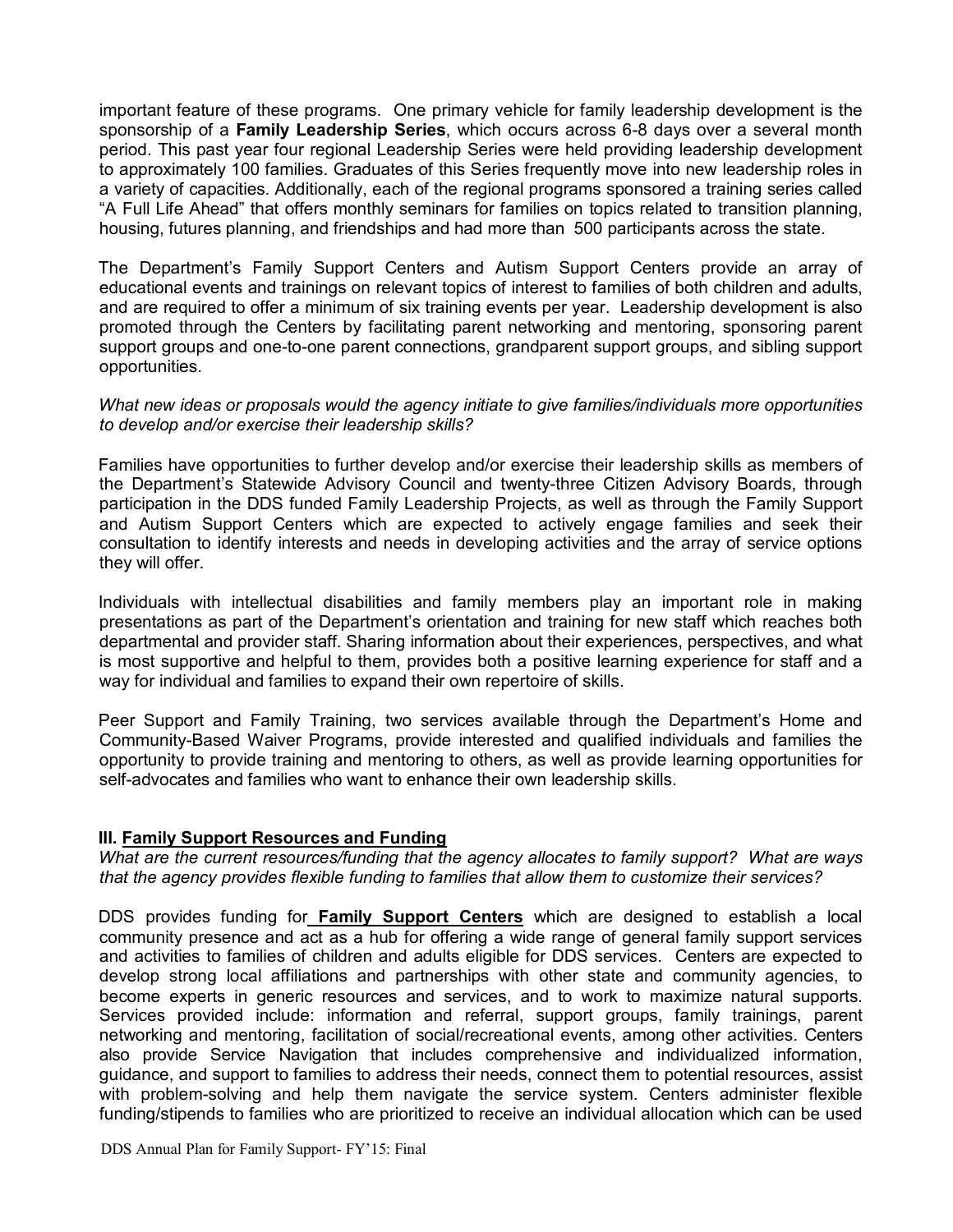flexibly by families to purchase allowable services and goods as defined in the Department's updated Addendum to the Family Support Guidelines and Procedures. There are 34 Centers funded across the State with funding totaling approximately 8.8 million dollars.

Cultural/Linguistic-Specific Family Support Centers are designed to respond to the unique needs of specific cultural and linguistic family groups in specified areas or regions of the State. English is not the primary language for many of these families, and as a result they face linguistic barriers in accessing services and require more individualized and specialized assistance to learn about and access the service system. These Centers offer a similar array of services as the Family Support Centers described above. There are nine Cultural/Linguistic-Specific Family Support Centers with funding totaling approximately 1 million dollars.

Autism Support Centers provide an array of information and referral services, resources, and supports to children and young adults with autism spectrum disorders. The array of services and supports includes, but is not limited to, information and referral, family clinics, support groups, access to the latest information on autism, family trainings, parent networking and mentoring, and social/recreational events. There are five large and two small regional autism support centers funded at approximately 2.0 million dollars, which covers the community based initiatives and other center activities outside the Autism Waiver Program.

Intensive Flexible Family Supports (IFFS) Programs are designed to help families who are experiencing severe stress which can lead to the child being at-risk of an out-of-home placement. Intensive case management services are provided to help families integrate the variety of available resources to support their family member in crisis, and flexible funding to purchase additional supports or goods. Annually, about 560 children between the ages of 3 and 22 and their families receive services through these 19 regional and area based programs across the State funded at approximately 2 million dollars.

Medically Complex Programs support families who are caring for children/young adults up to the age of 25, with significant cognitive, physical, and complex health care needs who are living at home. Intensive medical wrap-around case management services are provided that help families integrate the variety of resources and supports they are receiving and offer flexible funding/stipends to assist the family in the purchase of additional supports and goods not covered by health insurance. This program complements and is supplemental to other MassHealth State plan and third party insurers. Annually, these programs provide services to about 300-325 individuals and their families. These five regionally based programs are funded in total at approximately \$600,000.

There are two Planned Facility Based Respite Programs for Children that offer planned, out-ofhome respite services for children in the Central/West and Metro regions to provide short-term temporary relief for families, and include overnight, weekend, and/or vacation stays. Individuals are provided with a variety of recreational, social, cultural and/or educational activities during their stay. On average, 100 children and their families are able to utilize this service annually and the total funding amount is approximately \$200,000.

**Family Leadership Development Programs** provide education, mentoring and support to families. A major focus is a comprehensive and intensive family leadership series which provides information and education about "best practices" and helps families gain knowledge about policy making at the local and state level to assist them in assuming leadership roles in their local community and the disability community. There are five regionally based Family Leadership Programs funded for a total of approximately \$275,000.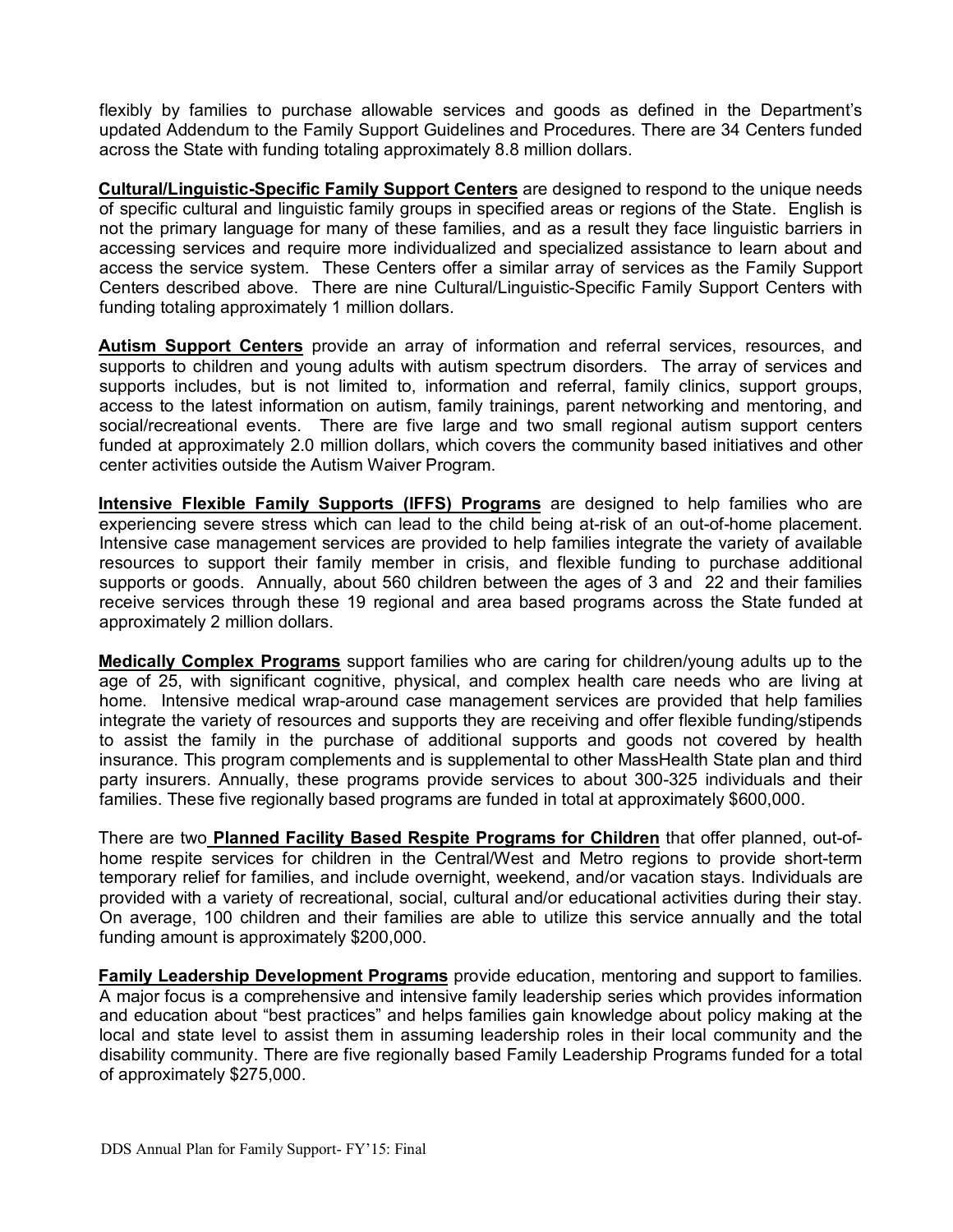The Autism Division at DDS received \$5.6 million dollars in FY '14 to provide services and supports to children with autism. The Medicaid Home and Community-Based Services Autism Waiver Program served about 250 children under the age of 9 over the course of the past fiscal year. The community-based activities offered by the Autism Support Centers reached at least 2000 families from across the Commonwealth during the past fiscal year. The Autism Division also helps fund a specialty community program designed to train first responders called the Autism and Law Enforcement Education Coalition (ALEC}. The program remains a successful initiative and this past year was featured on a national news program that highlighted the merits of this important training initiative.

The Department of Elementary and Secondary Education & Department of Developmental Services Community Residential Education Program (DESE/DDS) is a successful collaborative initiative designed to provide supplemental supports to children/young adults determined to need services to prevent a more restrictive educational or out of home residential placement, or to assist families whose children are coming out of a residential placement. The intent of the program is to increase family capacity to support their child in the home and community, as well as to provide an individualized plan of supports that promotes skill building, independence, and social integration across the spectrum of the child's home, school and community.

In FY '14, the program continued to receive \$6.5 million to provide capacity building supports and related services to 500 participants ranging in age from 8 up to 22. These FY '14 participants include an additional 85 individuals enrolled into the DESE/DDS Program during the fiscal year that came forward through the Open Enrollment Period in 2013. An additional 45 participants are being prioritized for assessment into the DESE/DDS Program during the beginning of FY '15.

# FY'14 Family Support Funding Increase

The increased funding of \$2.8 million dollars in the family support appropriation account for FY '14 was used primarily to offer individual flexible funding/stipends to families in need who were not previously receiving funding support, and resources for the development and expansion of social and recreational opportunities, two of the most important need areas identified by families. In addition, as needed, this funding was used to expand capacity in local Family Support Centers and Intensive Flexible Family Support programs. Major outcomes of this funding include:

 Approximately 850 individuals/families received flexible funding allocations for respite or other in-home or community supports that enabled them to better care for and support their family member at home.

 More than 1800 individuals benefited from participation in about 95 new or expanded social and recreational programs and initiatives. These programs encompass a wide variety of opportunities including vacation programs, activity clubs, karate and zumba classes, family community fun days, music therapy, sibling support activities, after-school programs, social skills classes, and drama and theater groups, etc.

Additionally, the Department funded the **Medical Respite Home** in Southeastern, MA that provides an important service for adults with complex medical, physical and developmental needs who require 24 hour, specialized nursing care and their families. First opened in 2012 in response to the need identified by families for this service option, this program has continued to evolve, and includes transportation, a variety of community-based activities, and other supports to assist individuals and families in using this service. Approximately 25 individuals and their families have been able to use this resource with 334 days of overnight respite provided, offering important relief and respite for families and a new experience for the adults.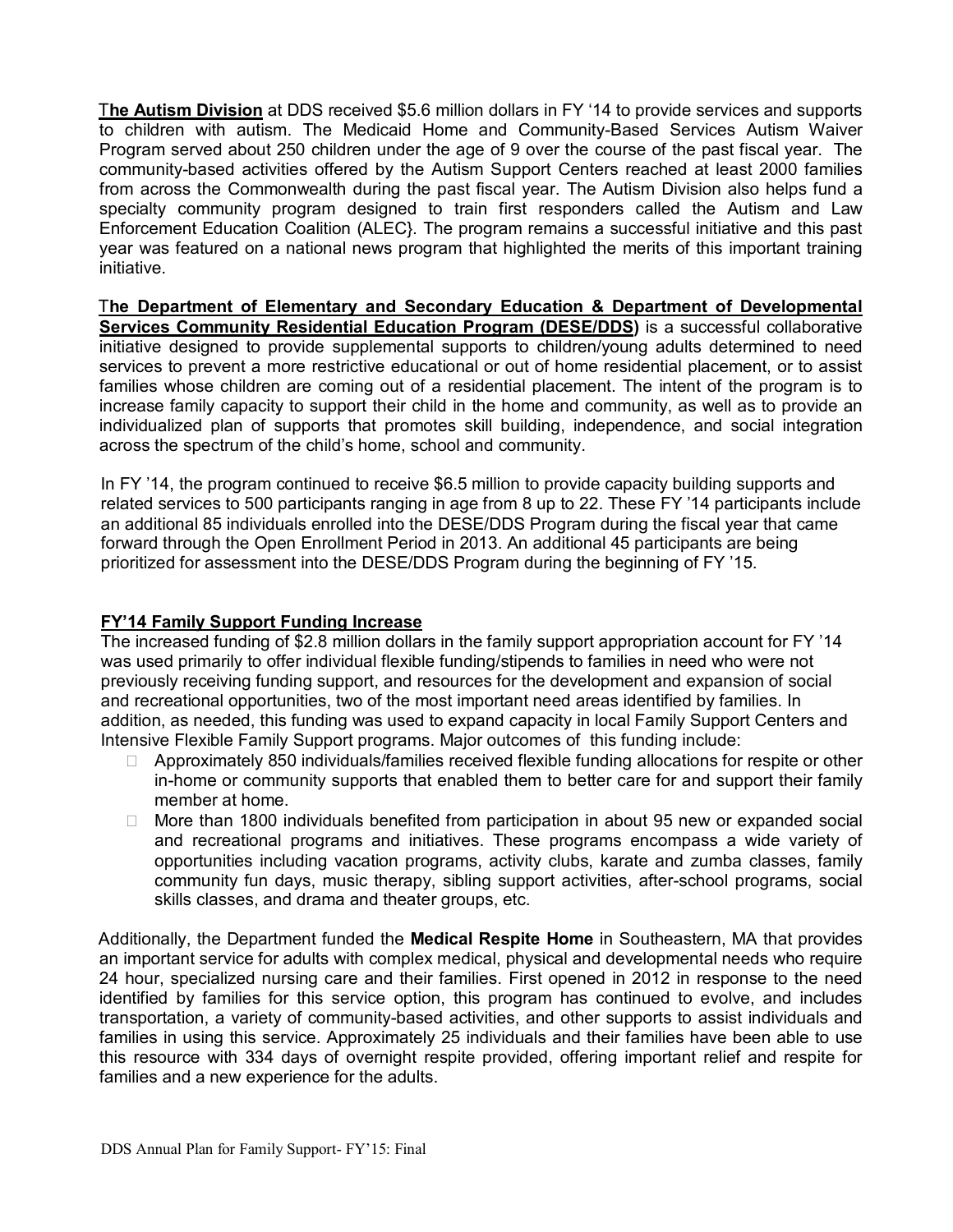# FY'15 Family Support Funding Increase

In FY'15, after consultation with its Family Support Council and other stakeholders, the Department plans to use the \$2.5 million increase in Family Support funding to provide: flexible funding stipends to families (\$1.46 million); increased services in the Medically Complex Programs (\$240,000) and; \$200,000 to each of its four regions to address specific service needs within their geographic area. Use of this increased funding will be monitored regularly by DDS throughout the fiscal year. Periodic reports will be shared with the Family Support Council and other interested stakeholders.

# IV. Accessing Services and Supports

What are current examples of ways the agency is educating families on how to access services in a timely and effective manner? What are some illustrations of different services and resources which promote good access to information and referral?

The DDS funded Family Support and Autism Support Centers provide Information and Referral services to families of children and adults within their geographic area. This includes assisting families to identify resources and service options available in their local communities, to learn about other financial and/or state services for which families may be eligible, and to provide guidance on how to navigate the service system. They use a variety of approaches to disseminate information to families, including email, list-serves, web-sites, on-line newsletters and training calendars, webinars, and social media, as well as create and maintain a "library" of resources. These Centers engage in a variety of outreach activities to connect with families in different venues who may benefit from their information and resource services

Families are sent a 'welcome flier' with information about the Family Support Centers in their area at the time their son or daughter is found eligible for services. This notice is made available in multiple languages to be responsive to families for whom English is not their primary language.

A 'Statewide Family Support Directory' is available to help families find the Family Support Center and other family support programs in their area to promote easier access to these resources. The Directory is widely disseminated through DDS, service providers, and is posted on the Department's website.

The Department has provided funding for "The Real Friends Project" to assist in expanding opportunities for friendships and community participation through training and the development and distribution of information and resources. Key accomplishments include the development of a website with resource information, the delivery of 70 "Introduction to Friends" presentations across the state reaching approximately 2,000 people including parents, people with disabilities, and DDS and provider staff, offered five 'train the trainer' sessions, and supported six demonstration projects to illustrate different approaches to supporting people with and without disabilities, in developing friendships.

The Department sponsored multiple training events this past year for family support programs and DDS staff, all designed to promote capacity-building to enhance the supports and services provided to families. These events provided opportunities for staff to share information, promising practices, and new initiatives in specific topical areas, and fostered an opportunity for networking. About 400 staff participated in these events. A successful conference focused on the theme of "Supporting Families Across the Lifespan" was held in June. The conference included compelling presentations by family members who shared their perspectives on what is important to them and most helpful at different life stages, and there were multiple workshops offered on topics relevant to providing supports to individuals and families at different periods across the lifespan. Some of these topical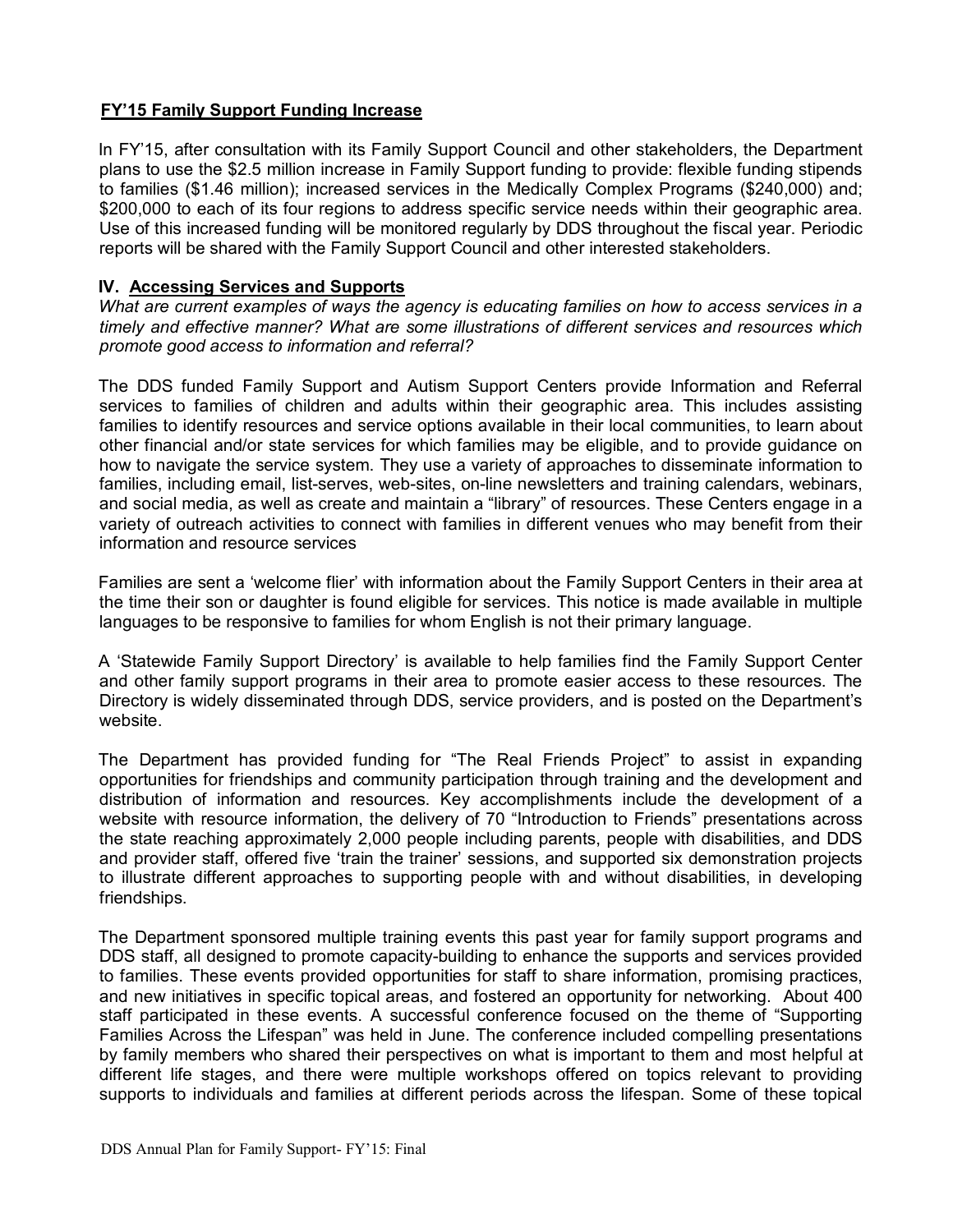areas will be further developed through additional professional development opportunities in the upcoming year.

The Department provides funding to help support the Autism Insurance Resource Center at New England INDEX which provides information, training and consultation about the Massachusetts Autism Insurance Law (aka ARICA). The Department also helps disseminate information about this resource to families and staff through multiple strategies.

Publications and informational materials are posted on the Department's web-site to help families learn more about services and how to access them. Examples include a guide on transition from school to adult life, "The Road Forward," "School Days to Pay Days: An Employment Planning Guide for Families of Young Adults with Intellectual Disabilities," resources related to the Department's Home and Community Based Waiver programs, and semi-annual newsletters developed by the Office of Quality Management called, "Living Well."

#### What new initiative(s) will the agency undertake to promote good local access to information and resources?

 All Area Offices will continue to sponsor informational and training forums for families on transition to adult services to help families better understand the process and learn about adult service options and service providers. The guide "The Road Forward" was updated in the fall of 2013 and these publications were widely disseminated. A work group is developing a common curriculum and key resources on transition that will be made available to DDS and family support provider staff to help ensure consistent information is provided to families at different points in the transition planning process.

 The Department has provided funding for a three year project with The Arc of Massachusetts, Widening the Circle, to build upon and expand the work of the "Real Friends Project." These project activities were developed in response to the feedback and concerns raised by families related to the social isolation of their children, and the challenges individuals face in developing real and lasting friendships.

 To respond to the needs identified by families about the difficulties they experience finding qualified and available respite and in-home workers, the Department has initiated a pilot project with Rewarding Work, to expand their web-site to include a directory of workers and other resources related to accessing respite and hiring in-home staff. Rewarding Work is currently available through support from MassHealth for individuals and families to find Personal Care Attendants (PCAs). Additionally, a pilot respite training project is being implemented through partnerships between several Family Support Centers and local colleges, to recruit students who need internship experiences, provide them with training and supervision, and place them with families who will receive free respite support in the home. Based on the experiences learned from this pilot, it may be expanded to other sites across the State and may help both in recruiting more individuals interested and trained to provide respite, while also directly benefiting families by offering them respite support.

 For use by Family Support and DDS staff as they assist families with planning and accessing services, the Department will be making available a new resource developed by the Missouri Family to Family Project, entitled: "Charting the Life Course: A Guide for Individuals, Families, and Professionals."

#### V. Culturally Competent Outreach & Support

What are the current activities or services that the agency offers that ensure culturally appropriate access and supports to ethnically, culturally, and linguistically diverse families and individuals?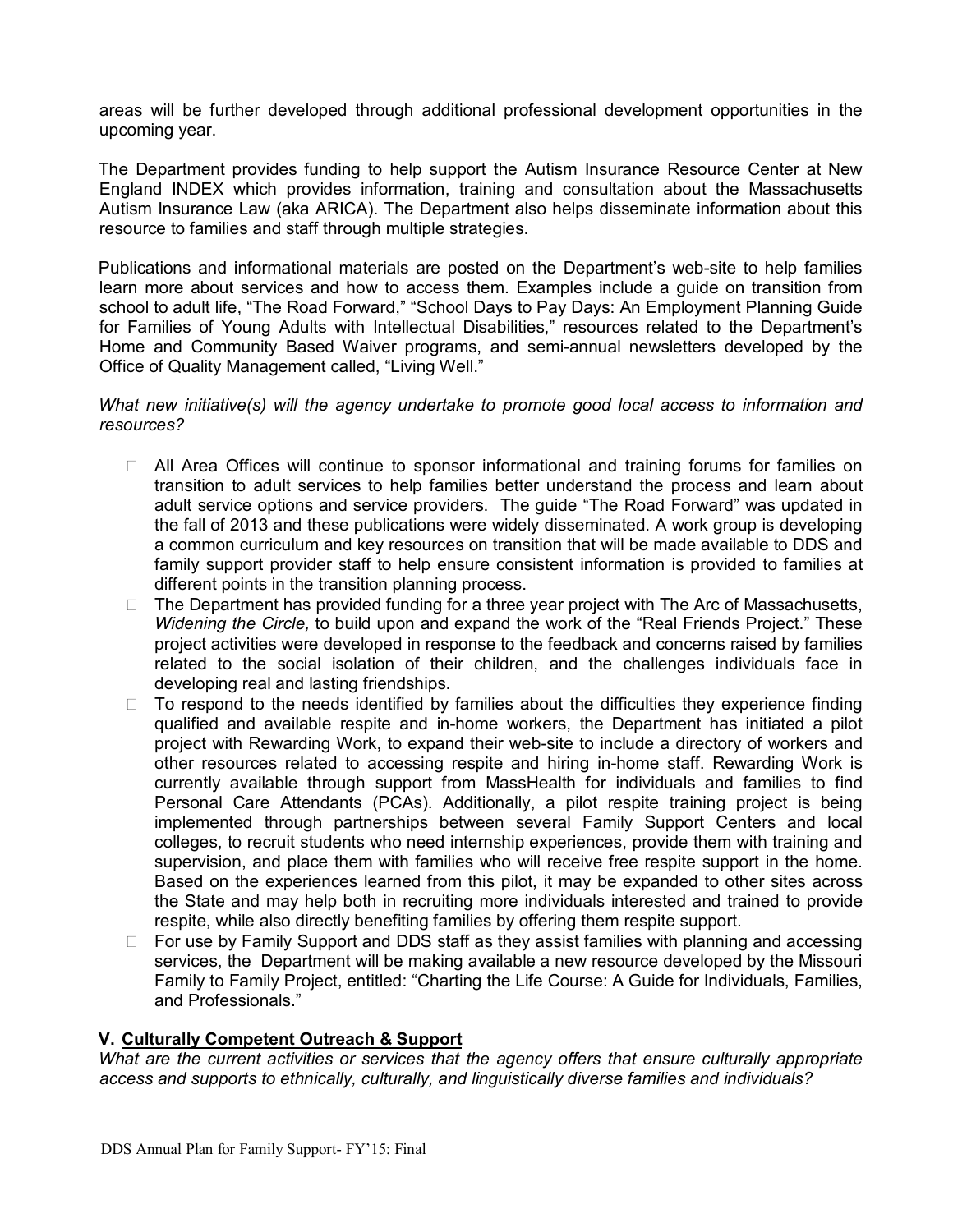The Cultural/Linguistic-Specific Family Support Centers provide bi-lingual and bi-cultural assistance to identified groups of families for whom English is not their primary language. They are expected to provide broad outreach and are frequently called upon by other organizations to help provide interpretation and translation assistance to families. These Centers primarily provide services to families who speak Spanish, Chinese, Vietnamese, Khmer, Russian, Haitian Creole, Portuguese, and Cape Verdean Creole. In addition, all Family Support Centers and providers are expected to develop resources and capacity to do outreach and be responsive to the diverse cultural and linguistic communities in the geographic area in which they are providing services.

There are an increasing number of children and families from a variety of diverse cultural and linguistic communities who receive services through the Autism Waiver Program. Interpretation services are provided as an integral part of these program services.

The Department makes available translated informational materials for individuals and families in multiple languages. Positive working relationships have been established with several entities that provide interpretation and translation services and they have developed a good understanding of disability terminology and concepts that lead to providing more culturally relevant and responsive information.

A variety of training opportunities are offered for family support and DDS staff focused on increased understanding of families from diverse communities and to learn more about resources and strategies to provide culturally respectful and responsive services. Workshops have been sponsored to hear from families from diverse communities about their experiences and perspectives in raising a child with a disability, and from providers about the approaches they have developed and used to offer culturally responsive services. Department staff continue to work collaboratively with providers to share positive practices and support them as they further develop their capacity to provide services to individuals and families from diverse communities.

There are active statewide, regional and central office Diversity Councils that offer a variety of opportunities for education, training, and cultural experiences to promote increased understanding of different cultural and linguistic groups, and support the delivery of more culturally responsive services.

What new ideas/initiatives will the agency propose to outreach and meet the needs of culturally diverse families and individuals?

 Workshops and forums focused on the development of culturally responsive services will continue to be provided for Family Support providers and DDS staff.

 Specific opportunities to bring together staff from the Cultural/Linguistic-Specific Family Support Centers across the state with DDS staff and other family support programs will be provided to foster information-sharing, networking, and to identify ways to strengthen efforts to provide more culturally competent services to families.

#### VI. Interagency Collaboration

Department staff participate in various inter-agency activities with other Executive Office of Health and Human Services (EOHHS) agencies to promote more effective service delivery and to maximize resources. Regional and area office DDS staff participate in local inter-agency planning teams to promote more effective communication, and when there are individuals involved with multiple agencies, to work toward coordination and collaboration in service delivery. Representation on these teams usually includes staff from the Departments of Children and Families, Mental Health, Transitional Assistance and Public Health, and in some situations, representatives from local school systems.

DDS Annual Plan for Family Support- FY'15: Final